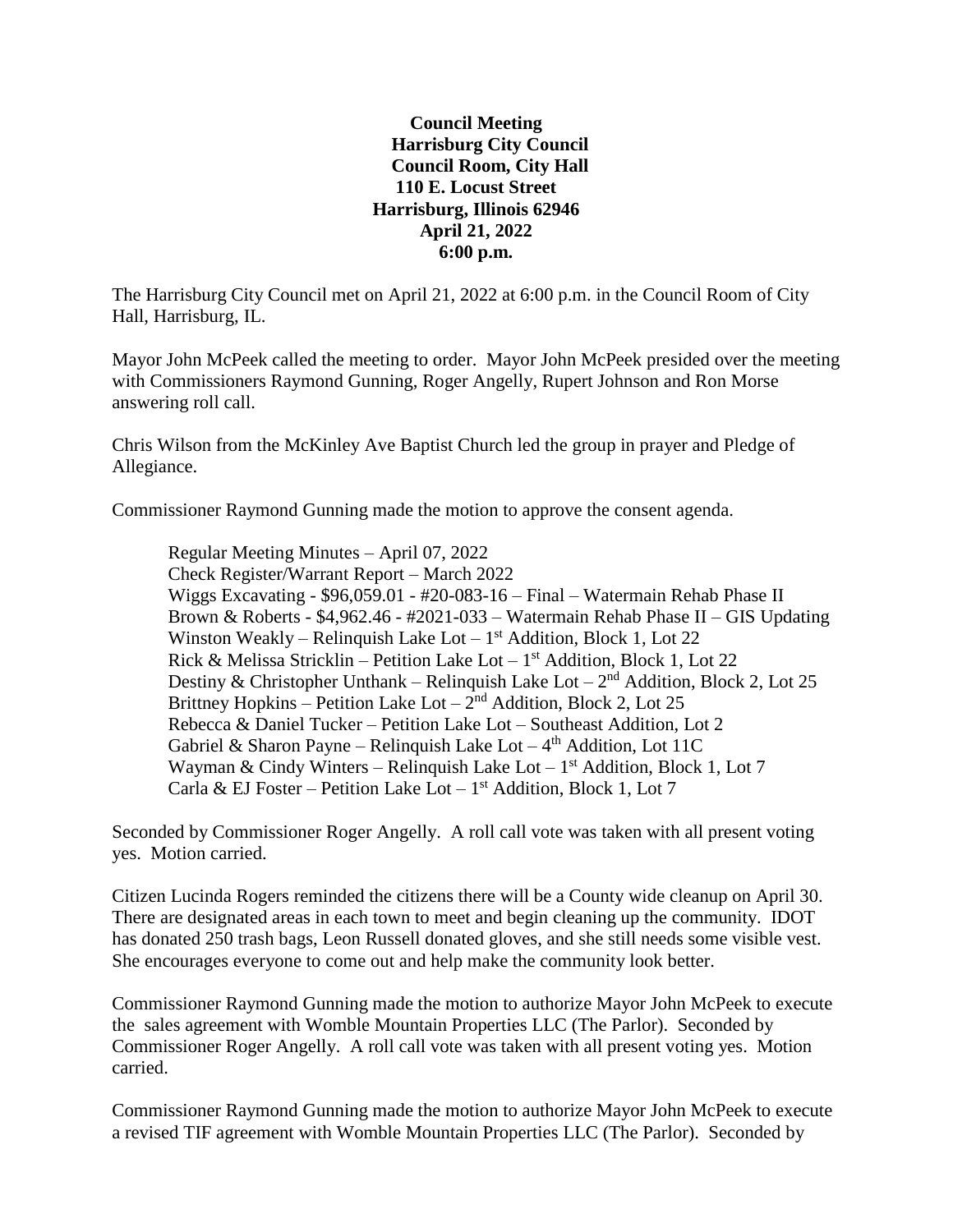Commissioner Rupert Johnson. A roll call vote was taken with all present voting yes. Motion carried.

Commissioner Raymond Gunning made the motion to authorize Mayor John McPeek to execute the mural agreement with Madeline/Deanna Deiters for 37 South Main Street. Seconded by Commissioner Rupert Johnson. A roll call vote was taken with all present voting yes. Motion carried.

Commissioner Raymond Gunning made the motion to authorize Mayor John McPeek to execute the lease agreement with Tison Financial Group LLC for the mural program. Seconded by Commissioner Roger Angelly. A roll call vote was taken with all present voting yes. Motion carried.

Matt Tosh presented a change order for the 2014 Watermain Phase II. It is a decrease of (\$208,8666.11) in quantities. There is also an increase of contract time by 28.5 calendar days. Commissioner Roger Angelly made the motion to approve change order 20-083-07-FINAL. Seconded by Commissioner Rupert Johnson. A roll call vote was taken with all present voting yes. Motion carried.

Mayor John McPeek said Superintendents Kenny Mayhall and Jason Haney have worked with Clearwave Communications on the new residential fiber project. Commissioner Raymond Gunning made the motion to approve the Clearwave Communications permit. Seconded by Commissioner Roger Angelly. A roll call vote was taken with all present voting yes. Motion carried.

Mayor John McPeek stated council will go into Executive Session to discuss potential litigation.

Commissioner Ron Morse made the motion to approve the 2022/2023 Budget as presented by Treasurer Alex Jackson. Seconded by Commissioner Raymond Gunning. A roll call vote was taken with all present voting yes. Motion carried.

Commissioner Raymond Gunning stated two cars will be retired from the Police Department fleet. He would like to donate those cars to the Unit 3 School District. Commissioner Raymond Gunning made the motion to donate two 2011 Ford Crown Victoria's to the Unit 3 School District. Seconded by Commissioner Rupert Johnson. A roll call vote was taken with all present voting yes. Motion carried.

Commissioner Raymond Gunning made the motion to authorize the City Clerk to contact the Merit Board for a recommendation for a new hire. Seconded by Commissioner Ron Morse. A roll call vote was taken with all present voting yes. Motion carried.

Commissioner Raymond Gunning made the motion to authorize the City Clerk to contact the Merit Board for a sergeant promotion recommendation. Seconded by Commissioner Roger Angelly. A roll call vote was taken with all present voting yes. Motion carried.

Commissioner Roger Angelly made the motion to authorize the City Clerk to advertise for sealed bids for a sewer jet. Sealed bids must be submitted to the City Clerk no later than 3:00 p.m. on June 02, 2022. Sealed bids will be opened during the regularly scheduled council meeting on